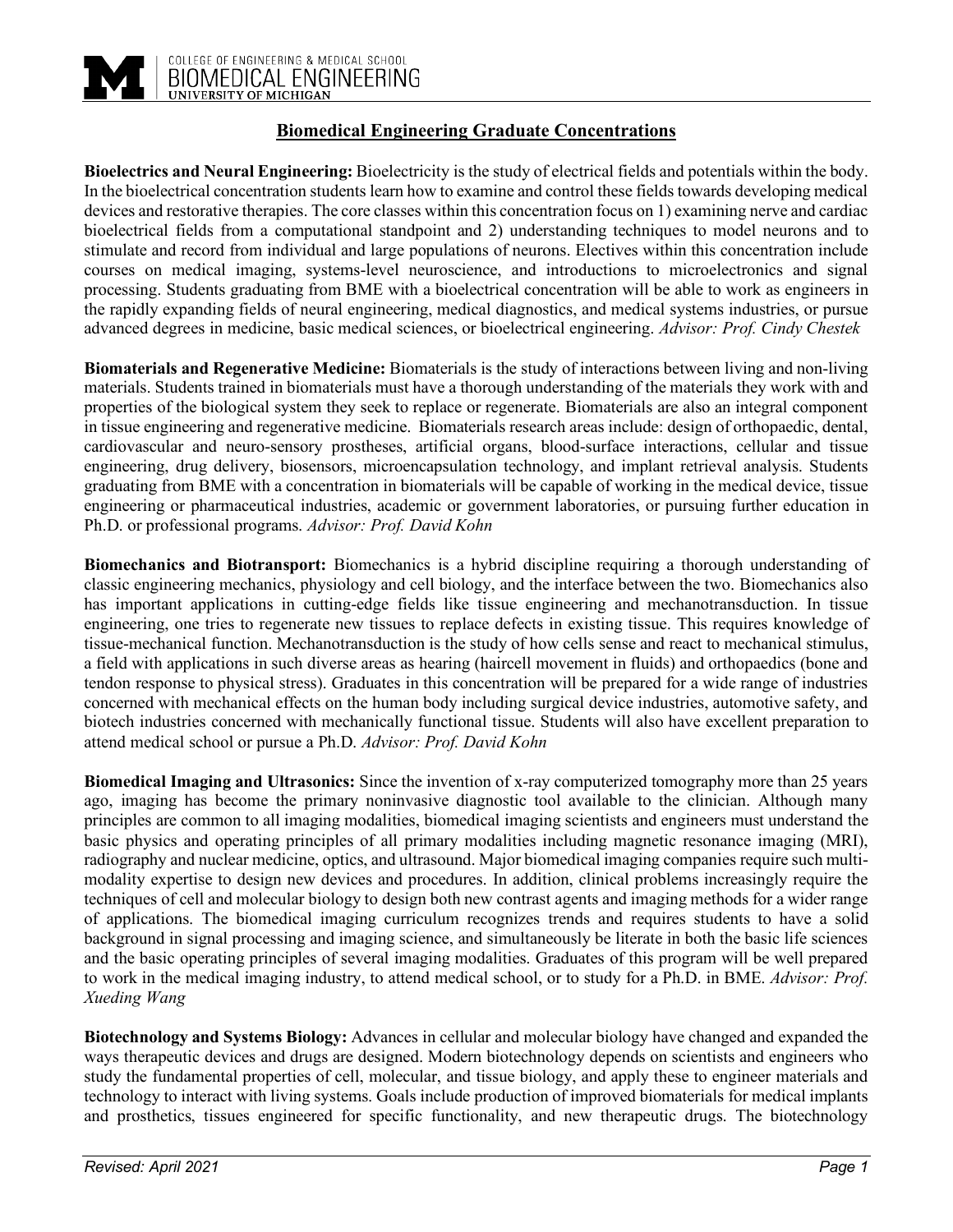

curriculum emphasizes critical areas of chemistry, molecular biology, and cell biology, but also exposes students to a broad range of engineering approaches necessary for this interdisciplinary field. Graduates of this program will be well prepared for jobs in the pharmaceutical or medical device industries, to attend professional schools, or to study for a Ph.D. *Advisor: Prof. Deepak Nagrath*

**Medical Product Development:** The design and development of medical devices and systems is unique in the way they are regulated and structured. Biomedical engineers can play key roles at all stages of medical product development, from needs finding and concept generation to design, prototyping, testing, fabrication, and commercialization. The goal of this concentration is to provide students with the practical knowledge and skills needed to bring new and improved devices to the clinic, in the context of the current healthcare environment. The core course is a two-semester design-build-test experience in which student teams work to solve real clinical problems in collaboration with practicing physicians. This experience is augmented with elective courses in regulatory affairs, quality systems, intellectual property, innovation, and other topics relevant to the development and commercialization of medical products. Graduates of this program will be well prepared for jobs in product development in a variety of medically-oriented industries, including biotechnology, pharmaceuticals, and medical devices. *Advisor: Prof. Jan Stegemann*

# **SCHEMATIC OF COMPONENTS OF THE MASTERS COURSE CURRICULUM:**



**Fig. 1**: General components of Masters curriculum in Biomedical Engineering.

# **CONCENTRATION CORE:**

**Bioelectrics and Neural Engineering (at least one course):** BIOMEDE 417 Electrical Biophysics (4) (I) BIOMEDE 517 Neural Engineering (3) (II)

*NOTE*: Students who have previously taken an undergraduate bioelectricity course are advised to take BIOMEDE 517 instead of BIOMEDE 417.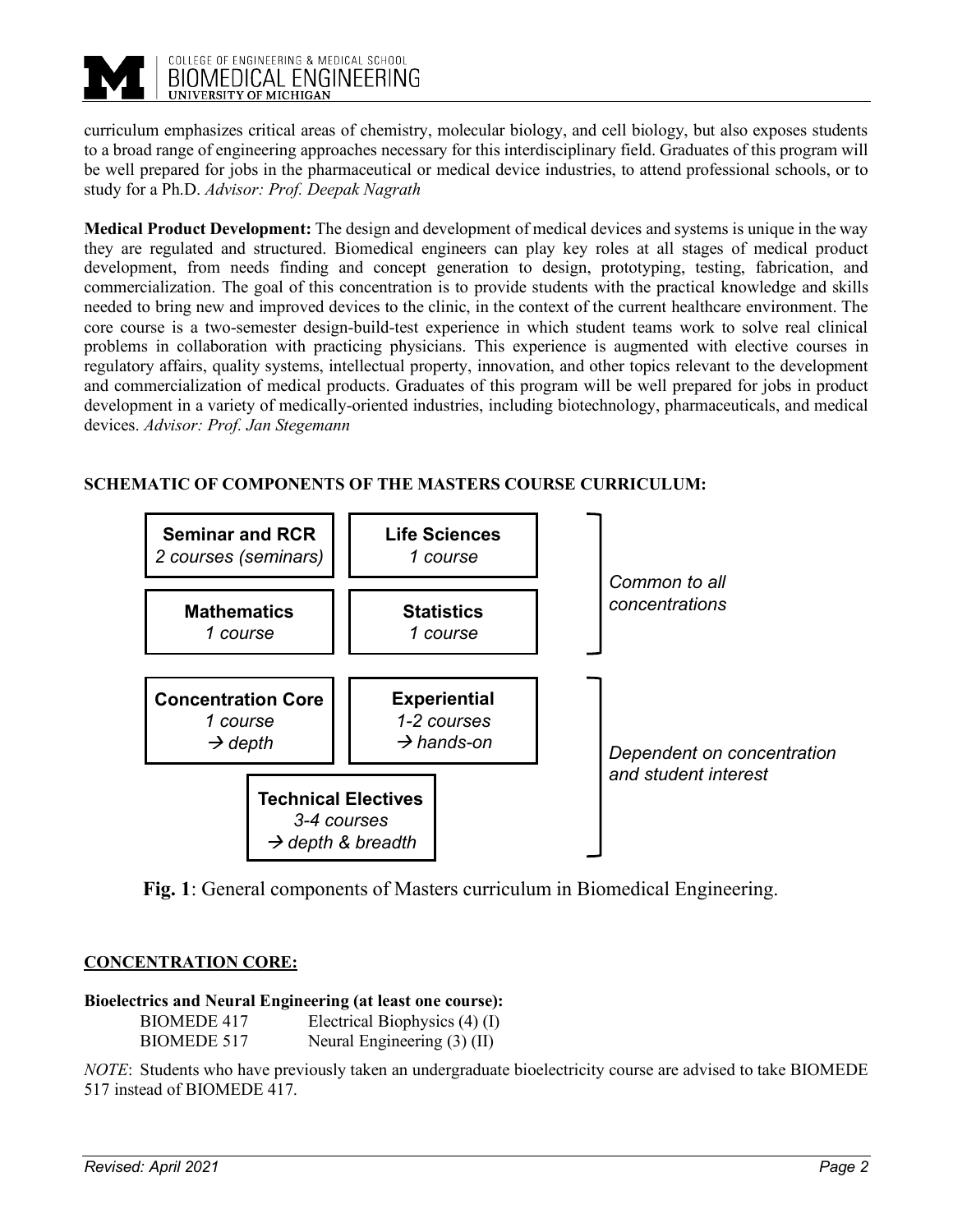

## **Biomaterials and Regenerative Medicine:**

BIOMEDE 410 Design and Applications of Biomaterials (3) (I)

### **Biomedical Imaging and Ultrasonics:**

BIOMEDE 516 Medical Imaging Systems (3) (I)

## **Biomechanics and Biotransport (at least one course):**

| <b>BIOMEDE 456</b> | Tissue Mechanics $(3)$ (I)  |
|--------------------|-----------------------------|
| <b>BIOMEDE 476</b> | Biofluid Mechanics (4) (II) |

## **Biotechnology and Systems Biology (at least one course):**

| <b>BIOMEDE 504</b>     | Cellular Biotechnology (3) (II)                     |
|------------------------|-----------------------------------------------------|
| <b>BIOMEDE 584</b>     | Advances in Tissue Engineering (3) (II, even years) |
| <b>BIOMEDE 599.009</b> | Systems Biology of Human Diseases (3) (I)           |
| BIOPHYS 440            | Biophysics of Diseases (3) (I)                      |
| CHE 517                | Biopharmaceutical Engineering (3) (II)              |

#### **Medical Product Development (both courses are required):**

| <b>BIOMEDE 599.002</b> | Graduate Innovative Design in Biomedical Engineering Pt. 1 (3) (I)  |  |
|------------------------|---------------------------------------------------------------------|--|
| <b>BIOMEDE 599.004</b> | Graduate Innovative Design in Biomedical Engineering Pt. 2 (4) (II) |  |

*NOTE*: The BME599.002/004 courses satisfy both the Concentration Core and the Experiential Component in the Medical Product Development concentration. Priority enrollment is given to students in the MPD concentration.

## **EXPERIENTIAL COMPONENT (at least one course):**

## *Students without a prior, approved bioinstrumentation course must take one of:*

BIOMEDE 458 Biomedical Instrumentation and Design (4) (I,II) IOE 432 Industrial Engineering Instrumentation Methods (3) (I) BIOMEDE 510 Medical Imaging Laboratory (3) (II)

## *Students with a prior bioinstrumentation course can take an additional bioinstrumentation course from the list above, or one of the following experiential courses:*

BIOMEDE 590<sup>1</sup> Directed Research (2-6) (I,II,III,IIIa,IIIb) BIOLCHEM 516 Introductory Biochemistry Laboratory (3) (I,II) MCDB 429 Laboratory in Cell and Molecular Biology (3) (II)

## *Students in the Medical Product Development concentration can use BME599.002/004 as both their core course and the experiential component of their curriculum.*

*NOTES*: **<sup>1</sup>** Students can count up to 6 letter-graded credits of BIOMEDE 590 toward the MS degree. Students who count 4 or more credits, either in a single or multiple terms, are required to complete a MS Thesis and defense. PhD students can also count the MS Thesis and defense as the BME Qualifying Examination.

## **SEMINAR AND RESPONSIBLE CONDUCT OF RESEARCH (both courses are required):**

BIOMEDE 500 Biomedical Engineering Seminar (1) (I,II) BIOMEDE 550 Ethics and Enterprise (1) (I) *NOTES*: Recommended to be taken in first term or year of study. BIOMEDE 550 satisfies UM Responsible Conduct of Research and Scholarship (RCRS) requirement.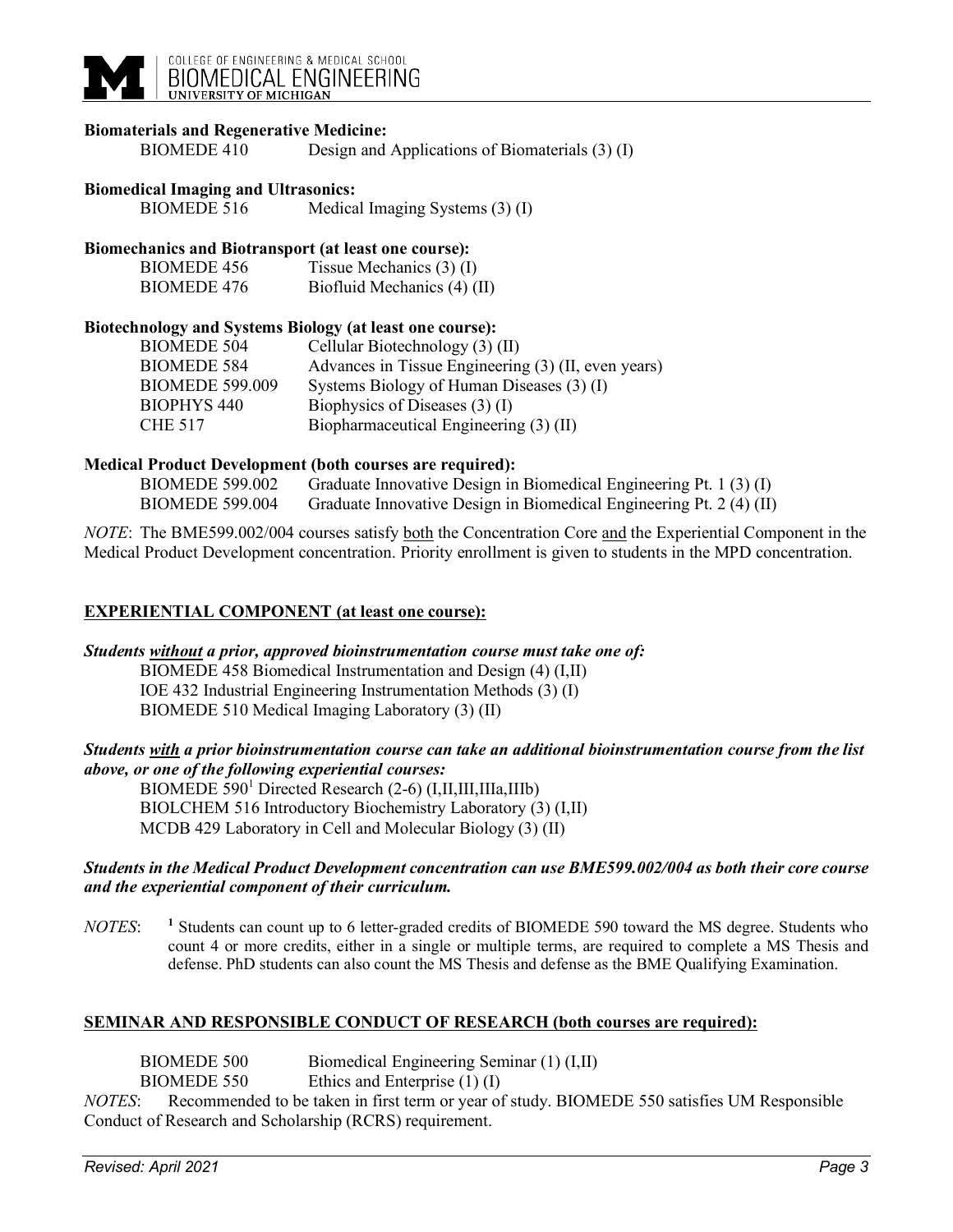

# **MATHEMATICS (choose one course):**

## *Courses recommended for BME students:*

| <b>MATH 450</b>                         | Advanced Mathematics for Engineers I (4) (I,II)                                                     |
|-----------------------------------------|-----------------------------------------------------------------------------------------------------|
| <b>MATH 454</b>                         | Boundary Value Problems for Partial Differential Equations (3) (I,II,IIIa)                          |
| <b>MATH 463</b>                         | Mathematical Modeling in Biology (3) (I)                                                            |
|                                         | Course recommended for BME students following the Biomedical Imaging and Ultrasonics concentration: |
| <b>EECS 505</b>                         | Computational Data Science and Machine (4) (I)                                                      |
| <b>EECS 551</b>                         | Matrix Methods for Signal Processing (4) (I,II)                                                     |
| Other courses with specialized content: |                                                                                                     |
| <b>MATH 462</b>                         | Mathematical Models (3) (II)                                                                        |
| <b>MATH 471</b>                         | Introduction to Numerical Methods (3) (I, II, IIIb)                                                 |
| <b>MATH 540</b>                         | Mathematics of Biological Networks (3) (I)                                                          |
| <b>MATH 550</b>                         | Introduction to Adaptive Systems (3) (I)                                                            |
| <b>MATH 555</b>                         | Introduction to Functions of a Complex Variable with Applications (3) (I,II)                        |
| <b>MATH 556</b>                         | Applied Functional Analysis (3) (I)                                                                 |
| <b>MATH 557</b>                         | Applied Asymptotic Analysis (3) (II)                                                                |
| <b>MATH 558</b>                         | Applied Nonlinear Dynamics (3) (I)                                                                  |
| <b>MATH 559</b>                         | Topics in Applied Mathematics (3) (varies)                                                          |
| <b>MATH 561</b>                         | Linear Programming I (3) (I,II)                                                                     |
| <b>MATH 562</b>                         | Continuous Optimization Methods (3) (II)                                                            |
| <b>MATH 563</b>                         | Advanced Mathematical Methods for the Biological Sciences (3) (II)                                  |
| <b>MATH 564</b>                         | Topics in Mathematical Biology (3) (II)                                                             |
| <b>MATH 568</b>                         | Mathematical and Computational Neuroscience (3) (I)                                                 |
| <b>MATH 571</b>                         | Numerical Linear Algebra (3) (I,II)                                                                 |
| <b>MATH 572</b>                         | Numerical Methods for Differential Equations (3) (II)                                               |
| <b>MATH 651</b>                         | Topics in Applied Mathematics: Modeling and Mechanics (3) (I)                                       |
| <b>MATH 656</b>                         | Introduction to Partial and Differential Equations (3) (I)                                          |
| <b>MATH 657</b>                         | Nonlinear Partial Differential Equations (3) (II)                                                   |
| <b>MATH 756</b>                         | Advanced Topics in Partial Differential Equations (3) (II)                                          |
| <b>MECHENG 501</b>                      | Mathematical Methods in Mechanical Engineering (3) (I)                                              |
| <b>MECHENG 564</b>                      | Linear Systems Theory $(4)$ $(I,II)$                                                                |

# **STATISTICS (choose one course):**

| Course recommended for BME students:    |                                                         |
|-----------------------------------------|---------------------------------------------------------|
| BIOMEDE 503                             | Statistical Methods for Biomedical Engineering (3) (II) |
| Other courses with specialized content: |                                                         |
| BIOSTAT 602                             | Biostatistical Inference (4) (II)                       |

| <b>BIOSTAT 602</b> | Biostatistical Inference (4) (II)                                |
|--------------------|------------------------------------------------------------------|
| <b>BIOSTAT 650</b> | Applied Statistics I: Linear Regression (4) (I)                  |
| <b>BIOSTAT 651</b> | Applied Statistics II: Extensions for Linear Regression (3) (II) |
| <b>EECS 501</b>    | Probability and Random Processes (4) (I,II)                      |
| <b>IOE 461</b>     | Quality Engineering Principles and Analysis (3) (I)              |
| <b>STATS 470</b>   | Introduction to the Design of Experiments (4) (I)                |
| <b>STATS 500</b>   | Statistical Learning I: Regression (3) (I)                       |
| <b>STATS 513</b>   | Regression and Data Analysis (3) (II)                            |
| <b>STATS 525</b>   | Probability Theory $(3)$ (I)                                     |
|                    |                                                                  |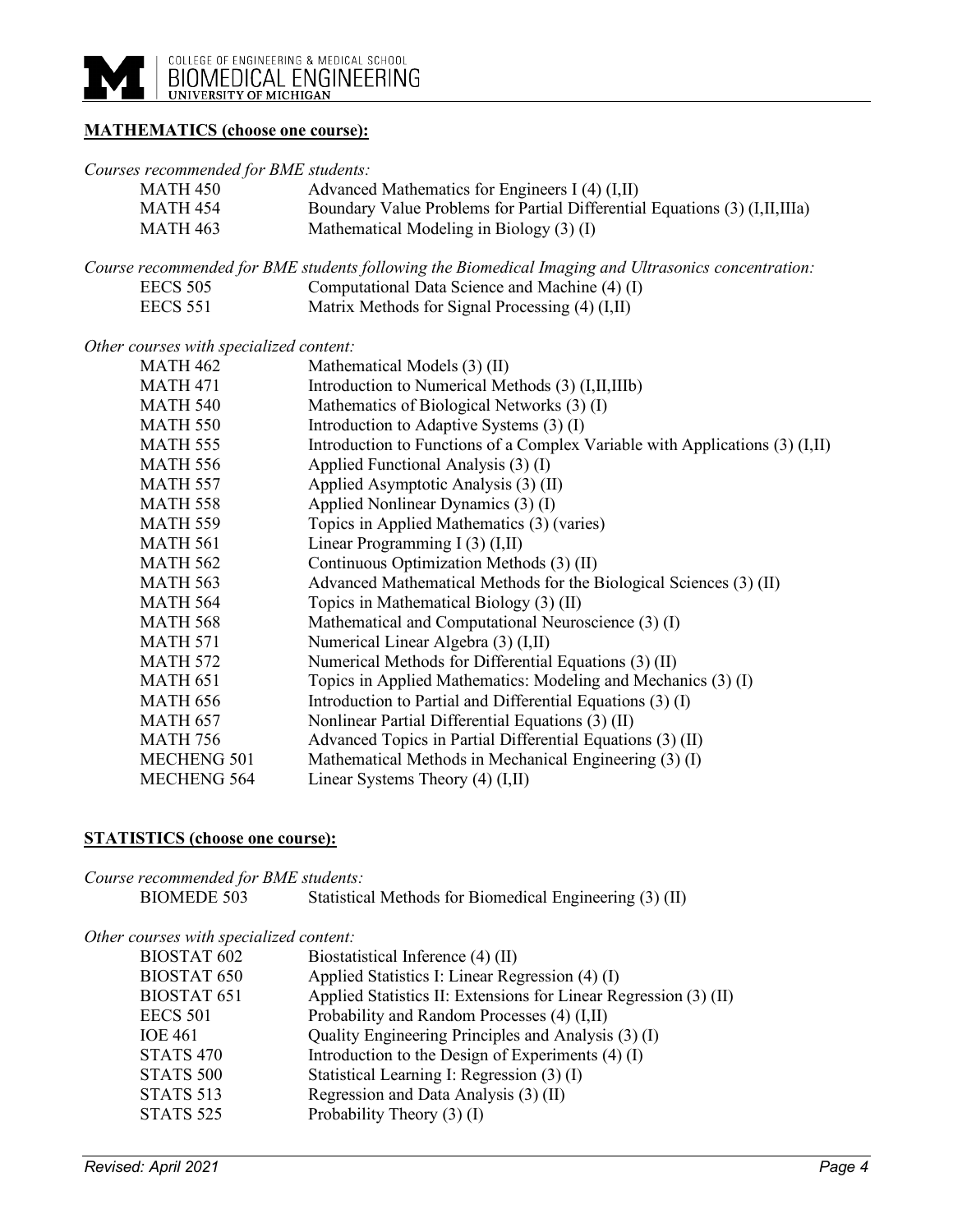*NOTE*: BME graduate students can only take EECS 501 in the winter term.

## **LIFE SCIENCES (choose one course):**

*Courses recommended for BME students:*

| BIOMEDE 519            | Quantitative Physiology (4) (I)                   |
|------------------------|---------------------------------------------------|
| <b>BIOMEDE 599.009</b> | Systems Biology of Human Diseases (3) (I)         |
| <b>BIOMEDE 599.011</b> | Engineering Approaches to Cancer Biology (3) (II) |
| BIOLCHEM 515           | Introductory Biochemistry (3) (I,II)              |
| CDB 530                | Cell Biology $(3)$ (I)                            |
| CDB 550                | Histology $(4)$ (II)                              |

*Other courses with specialized content:*

| <b>ANATOMY 403</b>  | Human Anatomy: Structure and Function (5) (I,II)                           |
|---------------------|----------------------------------------------------------------------------|
| <b>ANATOMY 541</b>  | Mammalian Reproductive Physiology (4) (II)                                 |
| <b>BIOLCHEM 451</b> | Advanced Biochemistry: Macromolecular Structure and Function (4) (I)       |
| <b>BIOPHYS 520</b>  | Methods of Biophysical Chemistry (3) (I)                                   |
| <b>CANCBIO 554</b>  | The Science of Cancer (4) (II)                                             |
| <b>CDB 581</b>      | Development Genetics (3) (I)                                               |
| CDB 583             | Organogenesis: Stem Cells to Regenerative Biology (3) (II)                 |
| KINESLGY 522        | Clinical Neurophysiology and Neuroimaging (3) (varies)                     |
| KINESLGY 545        | Metabolic Responses to Exercise (3) (II)                                   |
| MCDB 422            | Brain Development, Plasticity, and Circuits (3) (II)                       |
| MCDB 423            | Introduction to Research in Cellular and Molecular Neurobiology (3) (I,II) |
| MCDB 427            | Molecular Biology $(4)$ $(I,II)$                                           |
| MCDB 428            | Cell Biology $(4)$ $(I,II)$                                                |
| MCDB 435            | Intracellular Trafficking (3) (II)                                         |
| MICRBIOL 540        | Human Immunology $(3)$ (II)                                                |
| NEUROSCI 570        | Human Neuroanatomy I $(3)$ $(I)$                                           |
| NEUROSCI 601        | Principles of Neuroscience I (3) (I)                                       |
| <b>NEUROSCI 602</b> | Principles of Neuroscience II (3) (II)                                     |
| <b>PATH 581</b>     | Tissue, Cellular and Molecular Disease (3) (II)                            |
| PHYSIOL 592         | Integrated Neuroscience (2-4) (II)                                         |

# **TECHNICAL ELECTIVES:**

*Students must take sufficient technical elective credits to reach at least the 30 credits overall required for the MS degree. No more than 2 credits of seminar courses may be applied to the MS degree.* 

*NOTE*: Students in any concentration may take one technical elective from the Medical Product Development list of technical electives (see Page 8).

## **Bioelectrics and Neural Engineering**

| <b>BIOMEDE 510</b>     | Medical Imaging Laboratory (3) (II)         |
|------------------------|---------------------------------------------|
| <b>BIOMEDE 516</b>     | Medical Imaging Systems (3) (I)             |
| <b>BIOMEDE 517</b>     | <sup>1</sup> Neural Engineering $(3)$ (II)  |
| <b>BIOMEDE 599.010</b> | Current Topics in Neuromodulation (3) (II)  |
| <b>EECS 414</b>        | Introduction to MEMS $(4)$ (I)              |
| <b>EECS 425</b>        | Integrated Microsystems Laboratory (4) (II) |
| <b>EECS 427</b>        | <sup>2</sup> VLSI Design I (4) $(I,II)$     |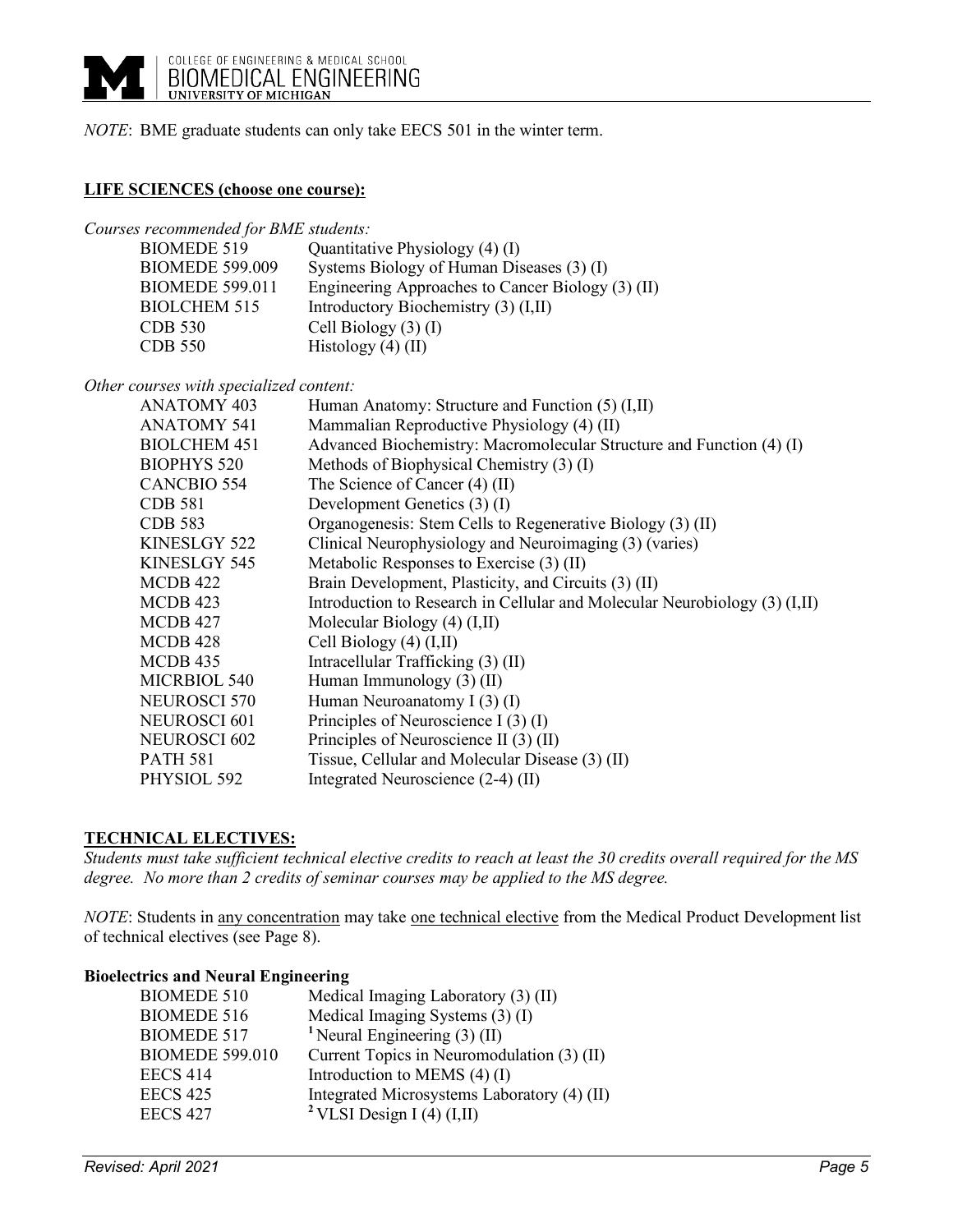# COLLEGE OF ENGINEERING & MEDICAL SCHOOL<br>BIOMEDICAL ENGINEERING<br>UNIVERSITY OF MICHIGAN

| <b>EECS 445</b>     | $2$ Intro Machine Learning (4) (I,II)               |
|---------------------|-----------------------------------------------------|
| <b>EECS 522</b>     | $2$ Analog Integrated Circuits (4) (II)             |
| <b>EECS 545</b>     | <sup>2,3</sup> Machine Learning (3) $(I, II)$       |
| <b>EECS 564</b>     | $2,3$ Estimation, Filtering, and Detection (3) (II) |
| <b>HS 650</b>       | Data Science and Predictive Analytics (4) (I)       |
| <b>NEUROSCI 613</b> | Circuits and Computational Neuroscience (1) (I)     |
| NEUROSCI 614        | Sensory and Systems Neuroscience (1) (II)           |
| NEUROSCI 615        | Cognitive and Behavioral Neuroscience (1) (II)      |

*NOTES*: **<sup>1</sup>** Can be taken as an elective if BIOMEDE 417 is taken as the concentration core. <sup>2</sup> EECS courses are challenging without an appropriate background. Students are recommended to verify prerequisites and contact course instructors prior to registration. <sup>3</sup> Must take EECS 501 prerequisite, which also covers the STATISTICS component.

## **Biomaterials and Regenerative Medicine**

| eriais anu regenerative preuleme |                                                                         |
|----------------------------------|-------------------------------------------------------------------------|
| <b>BIOMEDE 418</b>               | Quantitative Cell Biology (3) (I,II)                                    |
| <b>BIOMEDE 456</b>               | Tissue Mechanics $(3)$ (I)                                              |
| <b>BIOMEDE 476</b>               | Biofluid Mechanics (4) (II)                                             |
| <b>BIOMEDE 479</b>               | Biotransport (4) (II)                                                   |
| <b>BIOMEDE 561</b>               | Biological Micro- and Nanotechnology (3) (II)                           |
| <b>BIOMEDE 563</b>               | Biomolecular Engineering of Interfaces (3) (II)                         |
| <b>BIOMEDE 584</b>               | Advances in Tissue Engineering (3) (II, even years)                     |
| <b>BIOMEDE 599.009</b>           | Systems Biology of Human Diseases (3) (I)                               |
| <b>BIOMEDE 599.011</b>           | Engineering Approaches to Cancer Biology (3) (II)                       |
|                                  |                                                                         |
| <b>HS 650</b>                    | Data Science and Predictive Analytics (4) (I)                           |
| <b>MATSCIE 412</b>               | Polymeric Materials (3) (I)                                             |
| <b>MATSCIE 420</b>               | Mechanical Behavior of Materials (3) (I)                                |
| <b>MATSCIE 440</b>               | Ceramic Materials (3) (II)                                              |
| <b>MATSCIE 465</b>               | Structural and Chemical Characterization of Materials (3) (I,II)        |
| <b>MATSCIE 512</b>               | Physical Polymers (3) (II)                                              |
| <b>MATSCIE 514</b>               | Composite Materials (3) (II)                                            |
| <b>MATSCIE 515</b>               | Mechanical Behavior of Solid Polymeric Materials (3) (II)               |
| <b>MATSCIE 517</b>               | Advanced Functional Polymers: Molecular Design and Applications (3) (I) |
| <b>MATSCIE 560</b>               | Structure of Materials (3) (I)                                          |
| <b>MATSCIE 562</b>               | Electron Microscopy I $(4)$ (II)                                        |
| <b>MATSCIE 577</b>               | Failure Analysis of Materials (3) (II)                                  |
|                                  |                                                                         |

## **Biomedical Imaging and Ultrasonics**

| BIOMEDE 510 | Medical Imaging Laboratory (3) (II) (Strongly recommended) |
|-------------|------------------------------------------------------------|
| BIOMEDE 417 | Electrical Biophysics $(4)$ (I)                            |
| BIOMEDE 418 | Quantitative Cell Biology (4) (I,II)                       |
| EECS 556    | Image Processing $(3)$ (II)                                |

## **Biomechanics and Biotransport**

Technical electives with fluid mechanics content:

| <b>BIOMEDE 479</b> | Biotransport (4) (II)                            |
|--------------------|--------------------------------------------------|
| AEROSP 521         | Experimental Methods in Fluid Mechanics (3) (II) |
| <b>CHE 527</b>     | Fluid Flow $(3)$ $(1)$                           |
| <b>CHE 542</b>     | Intermediate Transport Phenomena (3) (II)        |
| <b>MECHENG 520</b> | Advanced Fluid Mechanics I (3) (I)               |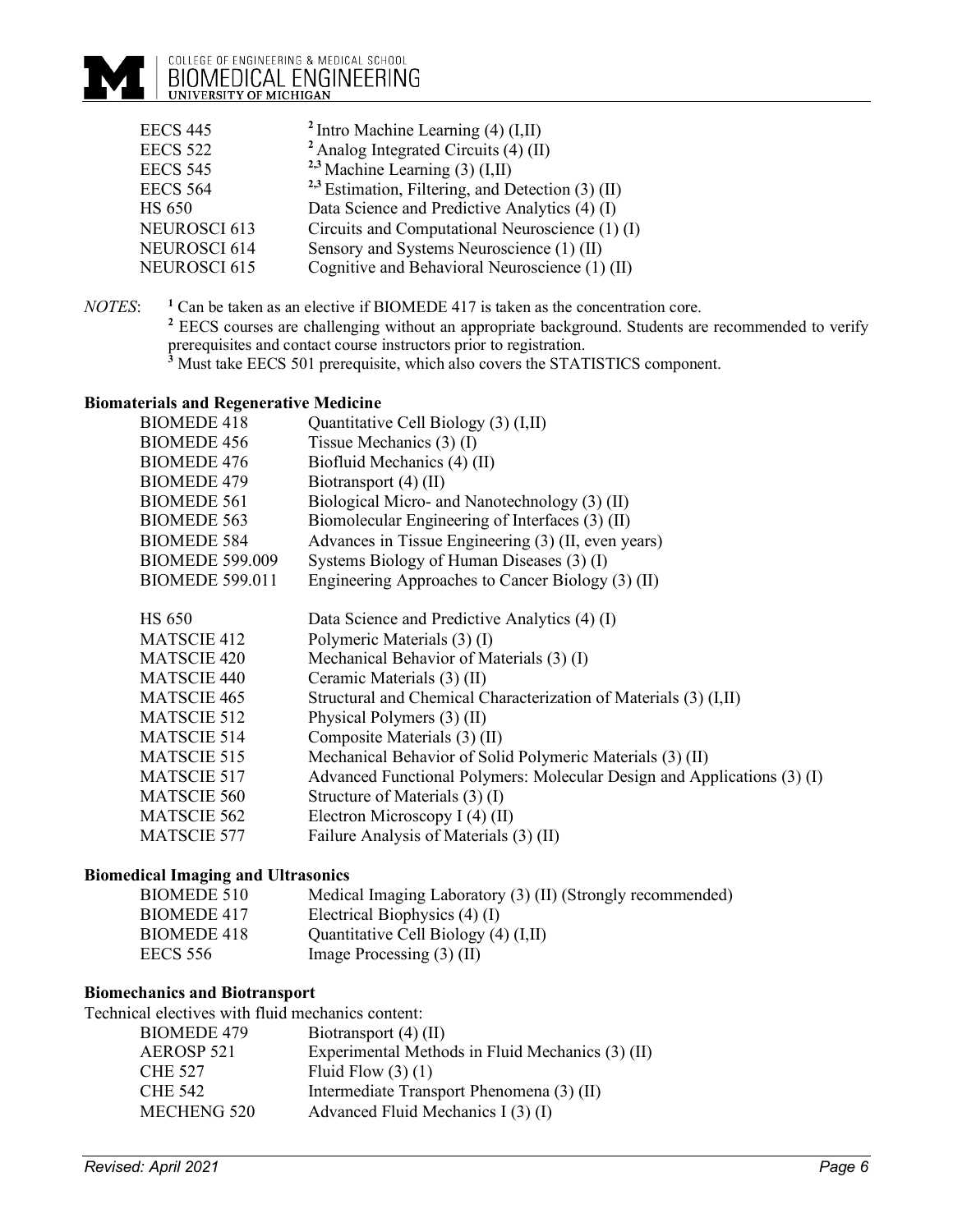| <b>MECHENG 523</b><br>MECHENG 524<br>MECHENG 530<br>MECHENG 617                         | Computational Fluid Dynamics I (3) (I)<br>Advanced Engineering Acoustics (3) (I)<br>Advanced Heat Transfer (3) (II)<br>Mechanics of Polymers II (3) (II)                                                                         |
|-----------------------------------------------------------------------------------------|----------------------------------------------------------------------------------------------------------------------------------------------------------------------------------------------------------------------------------|
| Technical electives with biomechanics content:<br><b>BIOMEDE 534</b>                    | Occupational Biomechanics (3) (II)                                                                                                                                                                                               |
|                                                                                         |                                                                                                                                                                                                                                  |
| <b>MECHENG 599.006</b>                                                                  | Cellular Engineering (3) (II)                                                                                                                                                                                                    |
| Technical Electives with Connective Tissue Content:                                     |                                                                                                                                                                                                                                  |
| <b>BIOMEDE 410</b>                                                                      | Design and Applications of Biomaterials (3) (I)                                                                                                                                                                                  |
| <b>HS 650</b><br><b>MECHENG 505</b><br>MECHENG 511<br><b>MECHENG 512</b><br>MECHENG 517 | Data Science and Predictive Analytics (4) (I)<br>Finite Element Methods in Mechanical Engineering & Applied Mechanics (3) (I)<br>Solid Continua (3) (I)<br>Theory of Elasticity (3) (II)<br>Mechanics of Polymers I $(3)$ $(II)$ |
| Technical Electives with Dynamics/Control Content:                                      |                                                                                                                                                                                                                                  |
| <b>EECS 562</b>                                                                         | Nonlinear Systems & Control (3) (II)                                                                                                                                                                                             |
| <b>MECHENG 440</b>                                                                      | Intermediate Dynamics & Vibrations $(4)$ (II)                                                                                                                                                                                    |
| MECHENG 540<br><b>MECHENG 543</b>                                                       | Intermediate Dynamics (3) (I)<br>Analytical & Computational Dynamics I (3) (II)                                                                                                                                                  |
| MECHENG 560                                                                             | Modeling Dynamic Systems (3) (I)                                                                                                                                                                                                 |
| <b>MECHENG 561</b>                                                                      | Design of Digital Control Systems (3) (II)                                                                                                                                                                                       |
|                                                                                         |                                                                                                                                                                                                                                  |
| <b>Biotechnology and Systems Biology</b>                                                |                                                                                                                                                                                                                                  |
| <b>BIOMEDE 410</b>                                                                      | Design and Applications of Biomaterials (3) (I)                                                                                                                                                                                  |
| <b>BIOMEDE 456</b>                                                                      | Tissue Mechanics $(3)$ (I)                                                                                                                                                                                                       |
| <b>BIOMEDE 476</b>                                                                      | Biofluid Mechanics (4) (II)                                                                                                                                                                                                      |
| <b>BIOMEDE 479</b>                                                                      | Biotransport (4) (II)                                                                                                                                                                                                            |
| <b>BIOMEDE 504</b>                                                                      | Cellular Biotechnology (3) (II)                                                                                                                                                                                                  |
| <b>BIOMEDE 561</b><br><b>BIOMEDE 599.009</b>                                            | Biological Micro- and Nanotechnology (3) (II)                                                                                                                                                                                    |
| <b>BIOMEDE 599.011</b>                                                                  | Systems Biology of Human Diseases (3) (I)<br>Engineering Approaches to Cancer Biology (3) (II)                                                                                                                                   |
|                                                                                         |                                                                                                                                                                                                                                  |
| <b>BIOINF 527</b>                                                                       | Introduction to Bioinformatics and Computational Biology (4) (I)                                                                                                                                                                 |
| <b>BIOLCHEM 660</b>                                                                     | Molecules of Life: Protein Structure, Function and Dynamics (3) (I)                                                                                                                                                              |
| <b>CANCBIO 554</b>                                                                      | The Science of Cancer (4) (II)                                                                                                                                                                                                   |
| <b>CDB 550</b>                                                                          | Histology $(4)$ (II)                                                                                                                                                                                                             |
| <b>CHE 519</b>                                                                          | Pharmaceutical Engineering (3) (II)                                                                                                                                                                                              |
| <b>CHE 528</b>                                                                          | Reactor Engineering (3) (II)                                                                                                                                                                                                     |
| <b>CHE 538</b>                                                                          | Statistical and Irreversible Thermodynamics (3) (I)                                                                                                                                                                              |
| <b>CHE 542</b>                                                                          | Intermediate Transport Phenomena (3) (II)                                                                                                                                                                                        |
| <b>CHE 696</b>                                                                          | Selected Topics (3) (I,II)                                                                                                                                                                                                       |
| <b>EECS 414</b><br><b>HS 650</b>                                                        | Introduction to MEMS $(4)$ (I)<br>Data Science and Predictive Analytics (4) (I)                                                                                                                                                  |
| MCDB 611                                                                                | Neurochemistry/Neuropharmacology (1)(I)                                                                                                                                                                                          |
| <b>MECHENG 553</b>                                                                      | Microelectromechanical Systems (3) (I)                                                                                                                                                                                           |
| <b>MECHENG 599.006</b>                                                                  | Cellular Engineering (3) (II)                                                                                                                                                                                                    |
|                                                                                         |                                                                                                                                                                                                                                  |